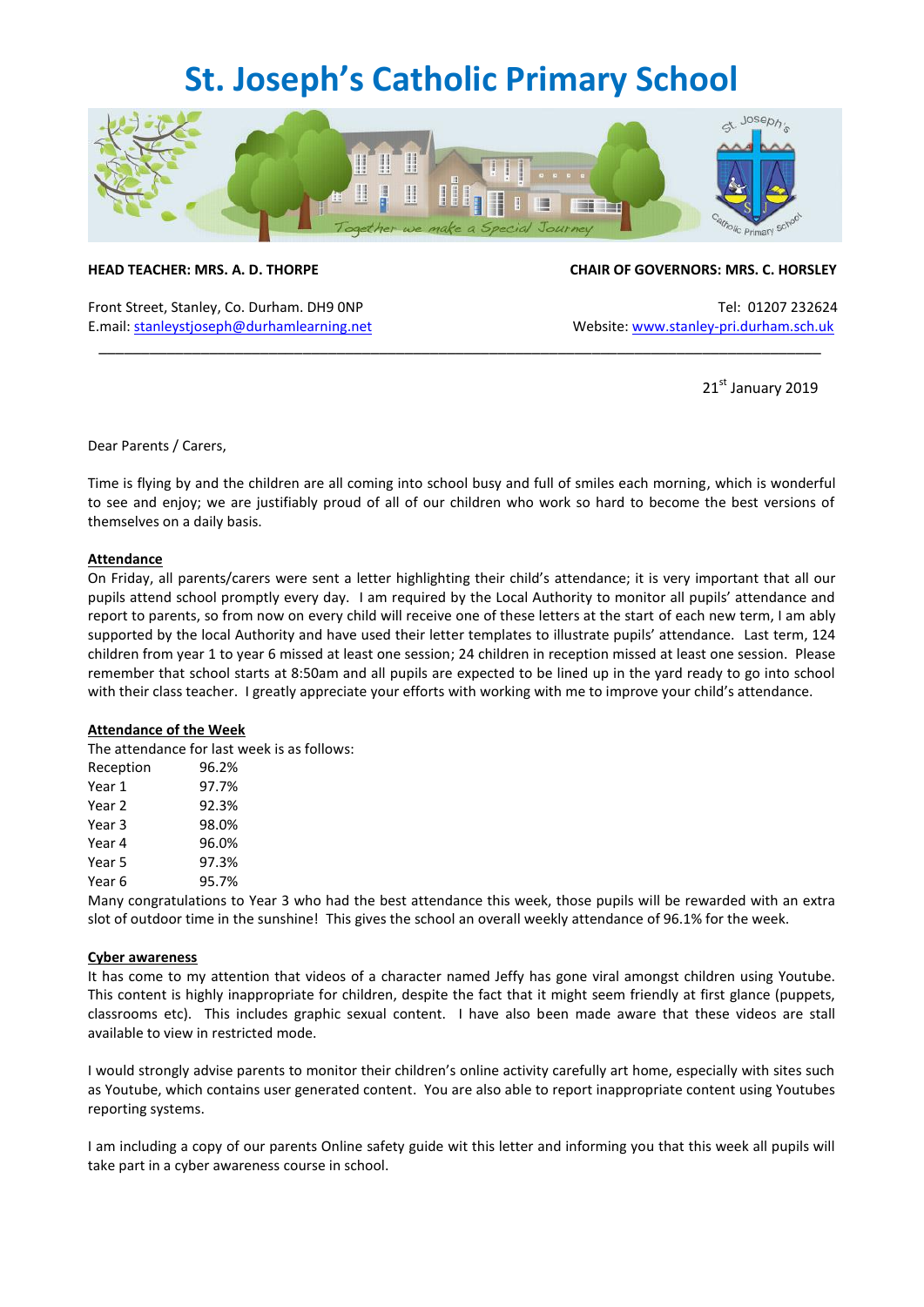### **Adam Bushnell**

In some fantastic news, last Thursday and Friday Adam Bushnell was in school leading drama act and literacy activities with all the classes; this culminated in a wonderful celebratory assembly on Friday afternoon. All pupils took part and this week there is a wonderful buzz around school; pupils are producing some fabulous stories inspired by his art and drama work.

#### **SVP Christmas Card Design**

Before Christmas, pupils were all invited to design a new Christmas Card for the Diocesan SVP group. Only ten pupils from across the Diocese were short-listed to have their card design made into the SVP one for Christmas 2019. A pupils' Lilly Fulthorpe, design has been shortlisted and we should find out soon if she has won; although it is already fantastic news that she has been shortlisted out of thousands of entries.

#### **Dates for your Diaries**

Please look below and keep an eye on the dates for your diaries. I will send a new copy every week and it is important that you check the newest copy as all changes will be made on a weekly basis and it is always best to refer to the most recent copy.

I hope you all have a safe and peaceful week at work this week.

Kind regards,

**Mrs A. D. Thorpe Headteacher** 

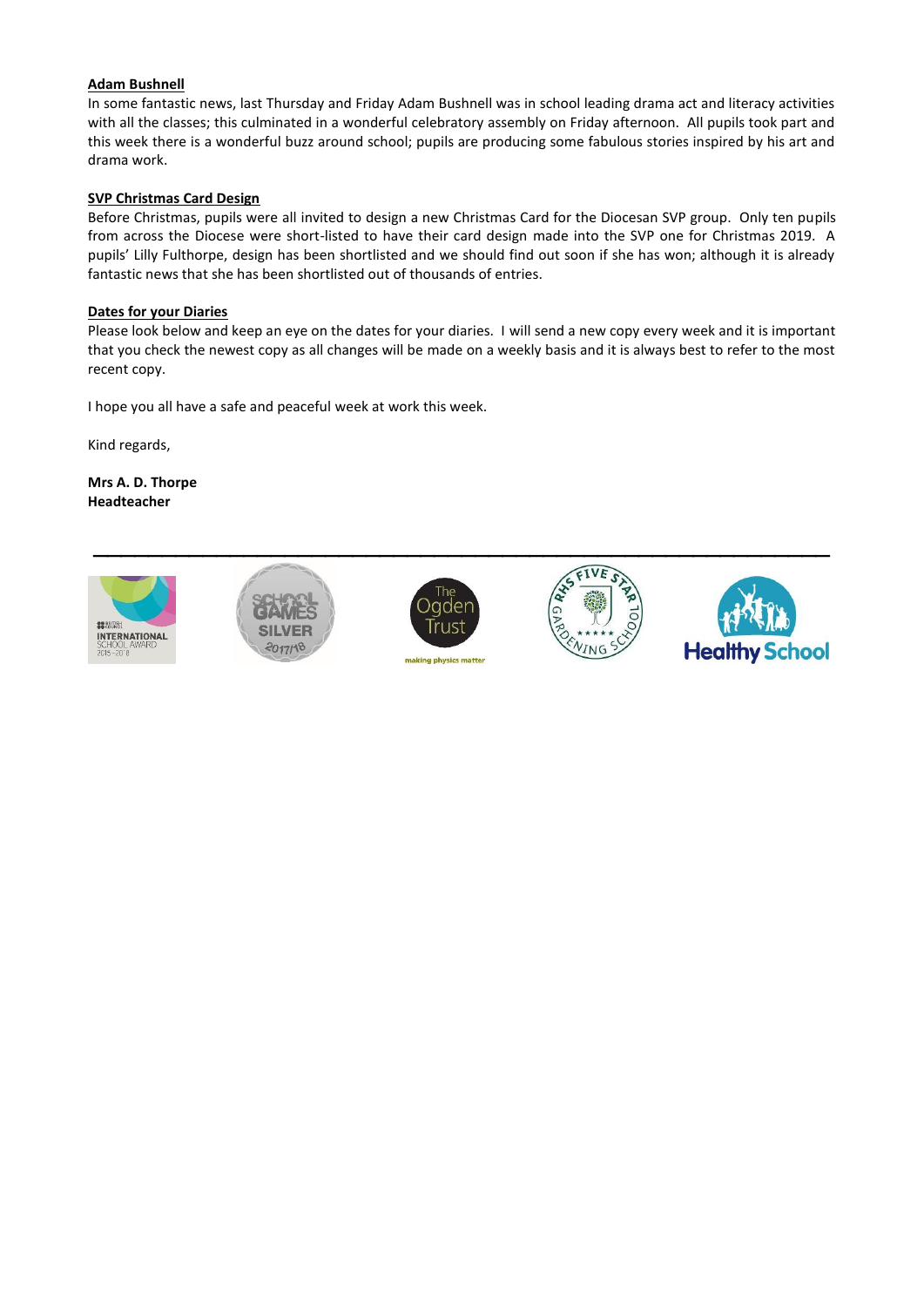## **The Spring Term 'Dates for the Diary'**

| <b>Date and Time</b>                  | Details of the Events (Updated 21/01/2019)                         |  |
|---------------------------------------|--------------------------------------------------------------------|--|
| <b>January</b>                        |                                                                    |  |
| $17TH$ & $18th$ January               | Adam Bushnell - whole school event                                 |  |
| $\overline{20^{th}}$ January          | Safer Road Initiative in school - all pupils to be involved        |  |
| 24 <sup>th</sup> January              | Year 5 & Year 6 Dance Festival                                     |  |
| 28 <sup>th</sup> January at 9:15am    | Year 3 Class Liturgy Families all welcome in the school hall       |  |
| $28^{th}$ January                     | Book Reading Day with Neil Sullivan                                |  |
| $29th$ January                        | Reception and Year 6 Heights and Weights                           |  |
|                                       |                                                                    |  |
| <b>February</b>                       |                                                                    |  |
| 1 <sup>st</sup> February              | Year 4 Swimming Assessment                                         |  |
| 4 <sup>th</sup> February              | Year 2 Mammal Web Workshop                                         |  |
| 5 <sup>th</sup> February              | Whole School - Selfish Giant hosted by Oscar Wilde Theatre Company |  |
| $\overline{6}^{\text{th}}$ February   | Mass at the Cathedral                                              |  |
| 8 <sup>th</sup> February              | <b>Year 5 Swimming Assessment</b>                                  |  |
| $10^{th}$ February                    | LKS2 Mass in Church at 11am                                        |  |
| 12 <sup>th</sup> February             | School Nurse drop in 08:30 to 09:30                                |  |
| 15 <sup>th</sup> February             | Year 6 Swimming Assessment                                         |  |
| 17 <sup>th</sup> February             | Year 4 First Holy Communion Liturgy at 11am                        |  |
| $18^{th}$ – 22 <sup>nd</sup> February | <b>Half Term</b>                                                   |  |
| 27th February                         | Year 4 First Holy Communion Session 15:30 to 16:30                 |  |
|                                       |                                                                    |  |
| <b>March</b>                          |                                                                    |  |
| 3rd March                             | Year 4 First Holy Communion Liturgy at 11am                        |  |
| $4^{th} - 8^{th}$ March               | Whole School Sponsored Read                                        |  |
| 6 <sup>th</sup> March                 | Ash Wednesday service in Church at 14:00                           |  |
| $\overline{6^{th}}$ March             | Year 4 First Holy Communion Liturgy between 15:30 & 16:30          |  |
| $7th$ March                           | World Book Day and Sponsored reading event all week                |  |
| 10 <sup>th</sup> March                | KS1 Mass and First Holy Communion Liturgy in Church at 11am        |  |
| 11 <sup>th</sup> March                | Year 2 Class Liturgy at 09:15                                      |  |
| $15^{th}$ March                       | Sponsored Reading Event Money to be returned to school             |  |
| $15^{th}$ March                       | Year 3 Oriental Museum trip?                                       |  |
| $18th$ March                          | Reception Woodfest Intro Session                                   |  |
| 18 <sup>th</sup> March                | Writing Moderation for the Whole School                            |  |
| 19 <sup>th</sup> March                | School Nurse drop in between 08:30 & 09:30                         |  |
| 19 <sup>th</sup> March                | St Joseph the Husband of Mary Mass in Church at 09:30              |  |
| 20 <sup>th</sup> March                | <b>Reception Chopwell Woods Trip</b>                               |  |
| 29 <sup>th</sup> March                | Whole School Judaism Day                                           |  |
| <b>April</b>                          |                                                                    |  |
| $3^{\text{rd}}$ April                 | Year 4 First Holy Communion Liturgy between 15:30 & 16:30          |  |
| $\overline{5^{th}}$ April             | Stations of the Cross (Year 6 lead) in Church at 09:30             |  |
| $8^{th}$ – 23 <sup>rd</sup> April     | Easter Holidays                                                    |  |
|                                       |                                                                    |  |